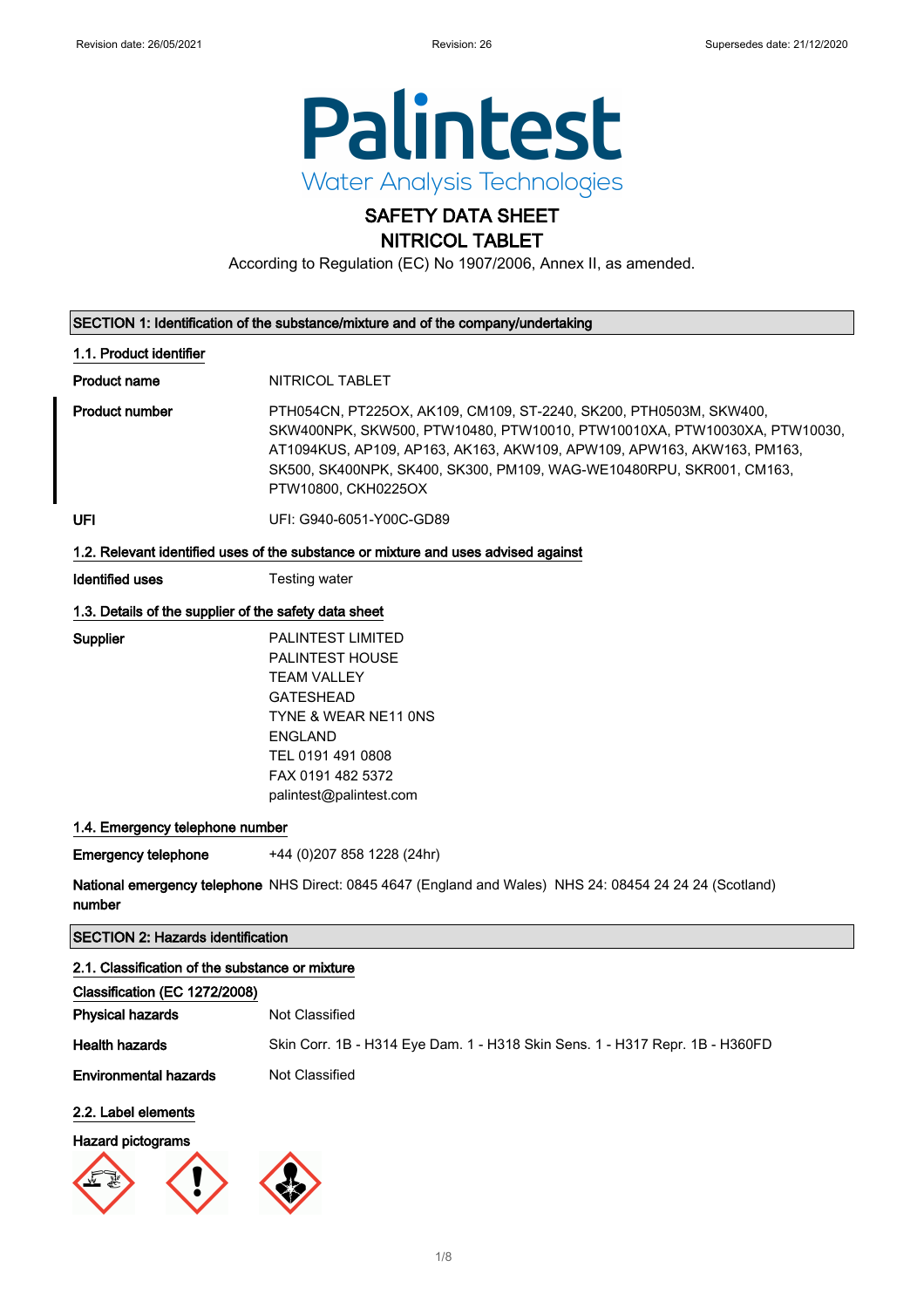| Signal word                               | Danger                                                                                                                                                                                                                                                                                                                                                                                                                                                                                                                                                                                                                                                                                                                                                                                                                                                    |
|-------------------------------------------|-----------------------------------------------------------------------------------------------------------------------------------------------------------------------------------------------------------------------------------------------------------------------------------------------------------------------------------------------------------------------------------------------------------------------------------------------------------------------------------------------------------------------------------------------------------------------------------------------------------------------------------------------------------------------------------------------------------------------------------------------------------------------------------------------------------------------------------------------------------|
| <b>Hazard statements</b>                  | H314 Causes severe skin burns and eye damage.<br>H317 May cause an allergic skin reaction.<br>H360FD May damage fertility. May damage the unborn child.                                                                                                                                                                                                                                                                                                                                                                                                                                                                                                                                                                                                                                                                                                   |
| <b>Precautionary statements</b>           | P264 Wash contaminated skin thoroughly after handling.<br>P280 Wear protective gloves/ protective clothing/ eye protection/ face protection.<br>P301+P330+P331 IF SWALLOWED: Rinse mouth. Do NOT induce vomiting.<br>P303+P361+P353 IF ON SKIN (or hair): Take off immediately all contaminated clothing.<br>Rinse skin with water or shower.<br>P305+P351+P338 IF IN EYES: Rinse cautiously with water for several minutes. Remove<br>contact lenses, if present and easy to do. Continue rinsing.<br>P333+P313 If skin irritation or rash occurs: Get medical advice/attention.                                                                                                                                                                                                                                                                         |
| Contains                                  | BORIC ACID, POTASSIUM HYDROGENSULPHATE, SULPHANILIC ACID                                                                                                                                                                                                                                                                                                                                                                                                                                                                                                                                                                                                                                                                                                                                                                                                  |
| Supplementary precautionary<br>statements | P201 Obtain special instructions before use.<br>P202 Do not handle until all safety precautions have been read and understood.<br>P260 Do not breathe vapour/ spray.<br>P261 Avoid breathing vapour/ spray.<br>P272 Contaminated work clothing should not be allowed out of the workplace.<br>P302+P352 IF ON SKIN: Wash with plenty of water.<br>P304+P340 IF INHALED: Remove person to fresh air and keep comfortable for breathing.<br>P308+P313 IF exposed or concerned: Get medical advice/ attention.<br>P310 Immediately call a POISON CENTER/ doctor.<br>P321 Specific treatment (see medical advice on this label).<br>P362+P364 Take off contaminated clothing and wash it before reuse.<br>P363 Wash contaminated clothing before reuse.<br>P405 Store locked up.<br>P501 Dispose of contents/ container in accordance with local regulations. |

## 2.3. Other hazards

This product does not contain any substances classified as PBT or vPvB.

## SECTION 3: Composition/information on ingredients

## 3.2. Mixtures

## BORIC ACID 60-80%

CAS number: 10043-35-3 EC number: 233-139-2 REACH registration number: 01- 2119486683-25-XXXX

Substance of very high concern (SVHC).This product is/contains a substance that is included in REGULATION (EC) No 1907/2006 (REACH) ANNEX XVII - RESTRICTIONS ON THE MANUFACTURE, PLACING ON THE MARKET AND USE OF CERTAIN DANGEROUS SUBSTANCES, MIXTURES AND ARTICLES.

#### Classification

Repr. 1B - H360FD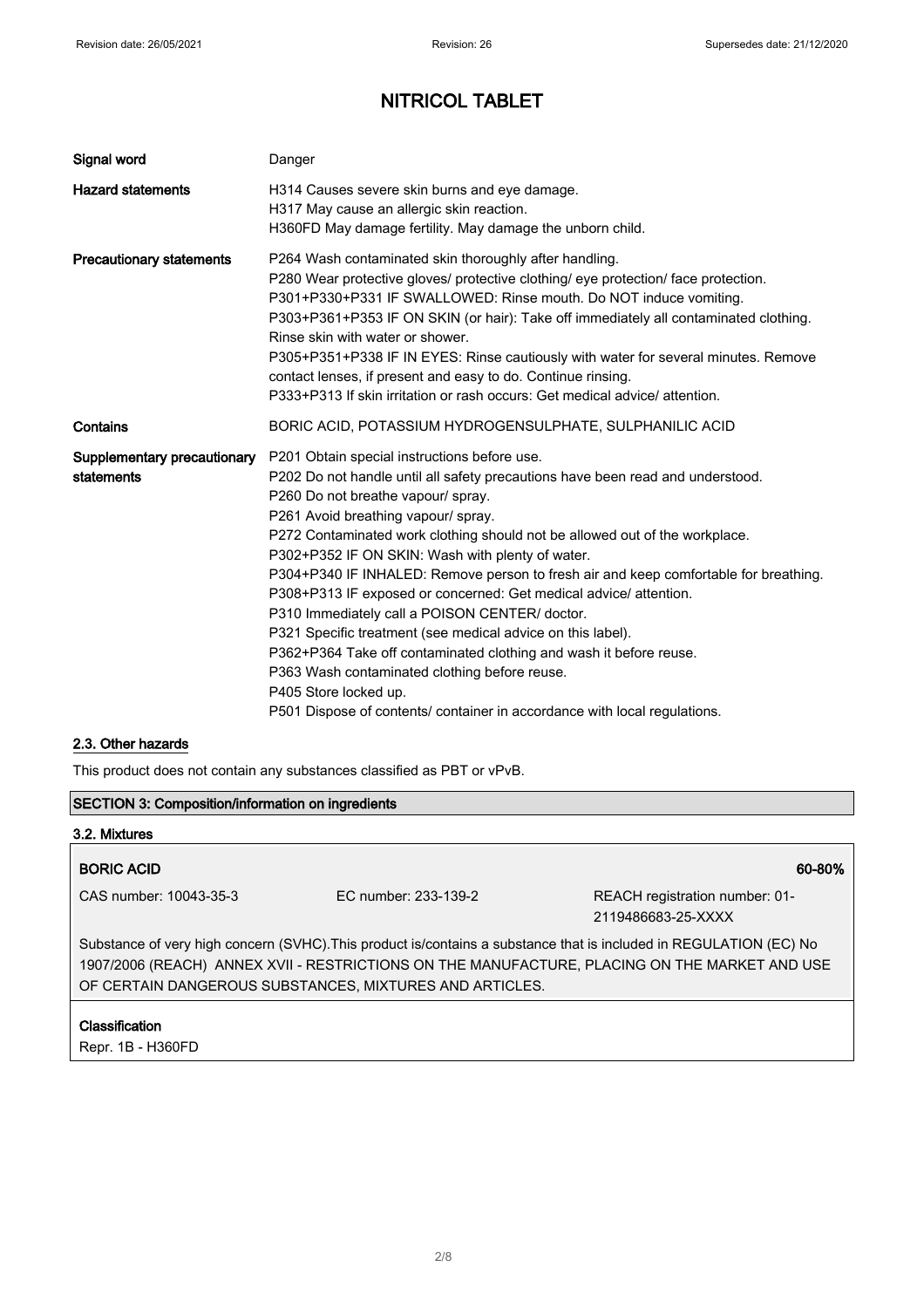| <b>POTASSIUM HYDROGENSULFATE</b>                                                            |                                                                                                                                                                                                                                                                   | 10-20%                                               |  |
|---------------------------------------------------------------------------------------------|-------------------------------------------------------------------------------------------------------------------------------------------------------------------------------------------------------------------------------------------------------------------|------------------------------------------------------|--|
| CAS number: 7646-93-7                                                                       | EC number: 231-594-1                                                                                                                                                                                                                                              | REACH registration number: N/A                       |  |
| Classification<br>Skin Corr. 1B - H314<br>Eye Dam. 1 - H318<br>STOT SE 3 - H335             |                                                                                                                                                                                                                                                                   |                                                      |  |
| <b>SULFANILIC ACID</b>                                                                      |                                                                                                                                                                                                                                                                   | 5-10%                                                |  |
| CAS number: 121-57-3                                                                        | EC number: 204-482-5                                                                                                                                                                                                                                              | REACH registration number: 01-<br>2119541820-45-XXXX |  |
| Classification<br>Skin Irrit. 2 - H315<br>Eye Irrit. 2 - H319<br><b>Skin Sens. 1 - H317</b> |                                                                                                                                                                                                                                                                   |                                                      |  |
| The Full Text for all R-Phrases and Hazard Statements are Displayed in Section 16.          |                                                                                                                                                                                                                                                                   |                                                      |  |
| <b>Composition comments</b>                                                                 | This product contains a substance that is a SVHC.                                                                                                                                                                                                                 |                                                      |  |
| <b>SECTION 4: First aid measures</b>                                                        |                                                                                                                                                                                                                                                                   |                                                      |  |
| 4.1. Description of first aid measures                                                      |                                                                                                                                                                                                                                                                   |                                                      |  |
| Inhalation                                                                                  | Unlikely route of exposure as the product does not contain volatile substances.                                                                                                                                                                                   |                                                      |  |
| Ingestion                                                                                   | Rinse mouth thoroughly with water. Get medical attention immediately.                                                                                                                                                                                             |                                                      |  |
| <b>Skin contact</b>                                                                         | Wash skin thoroughly with soap and water. Get medical attention promptly if symptoms occur<br>after washing.                                                                                                                                                      |                                                      |  |
| Eye contact                                                                                 | Rinse immediately with plenty of water. Remove any contact lenses and open eyelids wide<br>apart. Continue to rinse for at least 15 minutes. Get medical attention if irritation persists after<br>washing. Show this Safety Data Sheet to the medical personnel. |                                                      |  |
|                                                                                             | 4.2. Most important symptoms and effects, both acute and delayed                                                                                                                                                                                                  |                                                      |  |
| <b>General information</b>                                                                  | The severity of the symptoms described will vary dependent on the concentration and the<br>length of exposure. May damage fertility or the unborn child.                                                                                                          |                                                      |  |
| Inhalation                                                                                  | This is unlikely to occur but symptoms similar to those of ingestion may develop.                                                                                                                                                                                 |                                                      |  |
| Ingestion                                                                                   | May cause chemical burns in mouth and throat. May cause stomach pain or vomiting.                                                                                                                                                                                 |                                                      |  |
| Skin contact                                                                                | May cause serious chemical burns to the skin.                                                                                                                                                                                                                     |                                                      |  |
| Eye contact                                                                                 | May cause blurred vision and serious eye damage.                                                                                                                                                                                                                  |                                                      |  |
|                                                                                             | 4.3. Indication of any immediate medical attention and special treatment needed                                                                                                                                                                                   |                                                      |  |
| Notes for the doctor                                                                        | Treat symptomatically.                                                                                                                                                                                                                                            |                                                      |  |
| <b>SECTION 5: Firefighting measures</b>                                                     |                                                                                                                                                                                                                                                                   |                                                      |  |
| 5.1. Extinguishing media                                                                    |                                                                                                                                                                                                                                                                   |                                                      |  |

Suitable extinguishing media Use fire-extinguishing media suitable for the surrounding fire.

## 5.2. Special hazards arising from the substance or mixture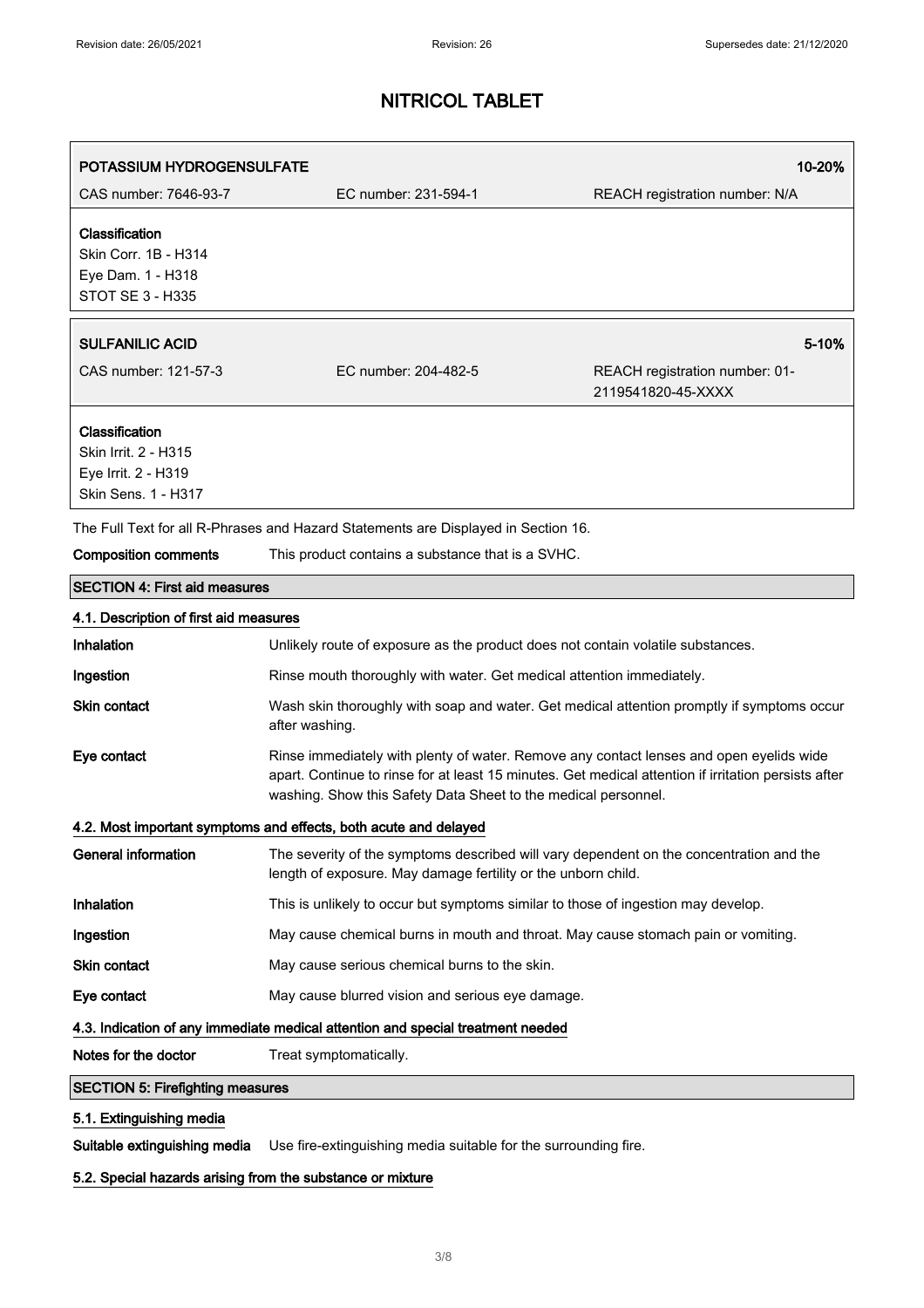| <b>Hazardous combustion</b><br>products                   | Heating may generate the following products: Toxic and corrosive gases or vapours.                                                                                                                                                                                                                                           |  |
|-----------------------------------------------------------|------------------------------------------------------------------------------------------------------------------------------------------------------------------------------------------------------------------------------------------------------------------------------------------------------------------------------|--|
| 5.3. Advice for firefighters                              |                                                                                                                                                                                                                                                                                                                              |  |
| Protective actions during<br>firefighting                 | No specific firefighting precautions known.                                                                                                                                                                                                                                                                                  |  |
| <b>SECTION 6: Accidental release measures</b>             |                                                                                                                                                                                                                                                                                                                              |  |
|                                                           | 6.1. Personal precautions, protective equipment and emergency procedures                                                                                                                                                                                                                                                     |  |
| <b>Personal precautions</b>                               | Wear protective clothing as described in Section 8 of this safety data sheet.                                                                                                                                                                                                                                                |  |
| 6.2. Environmental precautions                            |                                                                                                                                                                                                                                                                                                                              |  |
| <b>Environmental precautions</b>                          | Not considered to be a significant hazard due to the small quantities used. However, large or<br>frequent spills may have hazardous effects on the environment.                                                                                                                                                              |  |
| 6.3. Methods and material for containment and cleaning up |                                                                                                                                                                                                                                                                                                                              |  |
| Methods for cleaning up                                   | Absorb in vermiculite, dry sand or earth and place into containers. Wear suitable protective<br>equipment, including gloves, goggles/face shield, respirator, boots, clothing or apron, as<br>appropriate. Collect and place in suitable waste disposal containers and seal securely. For<br>waste disposal, see Section 13. |  |
| 6.4. Reference to other sections                          |                                                                                                                                                                                                                                                                                                                              |  |
| Reference to other sections                               | Wear protective clothing as described in Section 8 of this safety data sheet.                                                                                                                                                                                                                                                |  |
| <b>SECTION 7: Handling and storage</b>                    |                                                                                                                                                                                                                                                                                                                              |  |
| 7.1. Precautions for safe handling                        |                                                                                                                                                                                                                                                                                                                              |  |
| <b>Usage precautions</b>                                  | Good personal hygiene procedures should be implemented.                                                                                                                                                                                                                                                                      |  |
|                                                           | 7.2. Conditions for safe storage, including any incompatibilities                                                                                                                                                                                                                                                            |  |
| <b>Storage precautions</b>                                | Keep separate from food, feedstuffs, fertilisers and other sensitive material. Store in tightly-                                                                                                                                                                                                                             |  |
|                                                           | closed, original container in a dry and cool place.                                                                                                                                                                                                                                                                          |  |
| 7.3. Specific end use(s)                                  |                                                                                                                                                                                                                                                                                                                              |  |
| Specific end use(s)                                       | The identified uses for this product are detailed in Section 1.2                                                                                                                                                                                                                                                             |  |
| <b>SECTION 8: Exposure controls/Personal protection</b>   |                                                                                                                                                                                                                                                                                                                              |  |
| 8.1. Control parameters                                   |                                                                                                                                                                                                                                                                                                                              |  |
| Ingredient comments                                       | No exposure limits known for ingredient(s).                                                                                                                                                                                                                                                                                  |  |
| 8.2. Exposure controls                                    |                                                                                                                                                                                                                                                                                                                              |  |
| Protective equipment                                      |                                                                                                                                                                                                                                                                                                                              |  |
|                                                           |                                                                                                                                                                                                                                                                                                                              |  |
| Eye/face protection                                       | Eyewear complying with an approved standard should be worn if a risk assessment indicates<br>eye contact is possible. The following protection should be worn: Chemical splash goggles.                                                                                                                                      |  |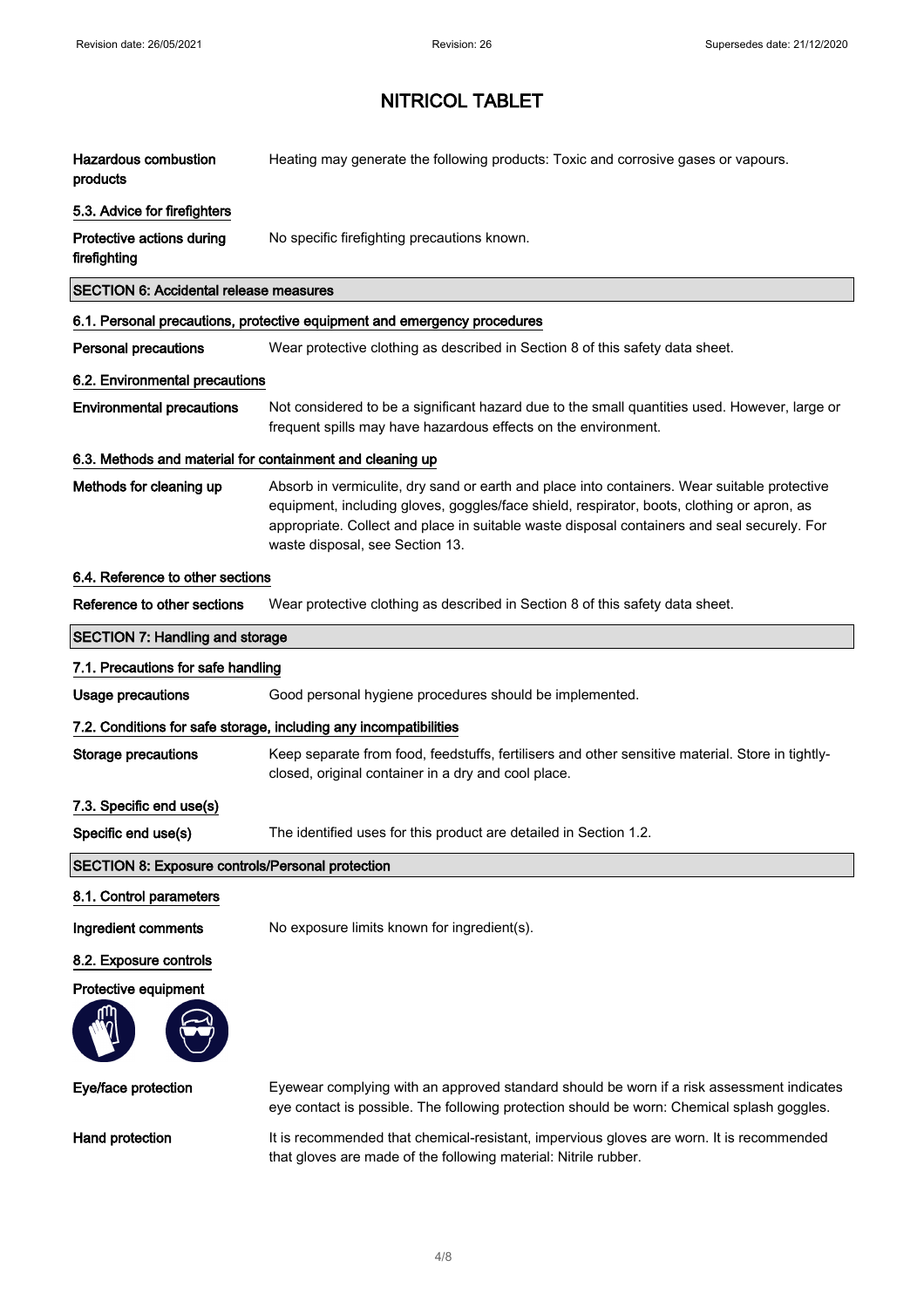| Hygiene measures                                           | No specific hygiene procedures recommended but good personal hygiene practices should<br>always be observed when working with chemical products. Wash promptly if skin becomes<br>contaminated.       |
|------------------------------------------------------------|-------------------------------------------------------------------------------------------------------------------------------------------------------------------------------------------------------|
| <b>Respiratory protection</b>                              | Due to the physical nature of this product, exposure by this route is unlikely. No specific<br>recommendations. Respiratory protection may be required if excessive airborne<br>contamination occurs. |
| <b>SECTION 9: Physical and chemical properties</b>         |                                                                                                                                                                                                       |
| 9.1. Information on basic physical and chemical properties |                                                                                                                                                                                                       |
| Appearance                                                 | Solid                                                                                                                                                                                                 |
| Colour                                                     | White.                                                                                                                                                                                                |
| Odour                                                      | Odourless.                                                                                                                                                                                            |
| Solubility(ies)                                            | Soluble in water.                                                                                                                                                                                     |
| 9.2. Other information                                     |                                                                                                                                                                                                       |
| Other information                                          | No data available.                                                                                                                                                                                    |
| <b>SECTION 10: Stability and reactivity</b>                |                                                                                                                                                                                                       |
| 10.1. Reactivity                                           |                                                                                                                                                                                                       |
| Reactivity                                                 | There are no known reactivity hazards associated with this product.                                                                                                                                   |
| 10.2. Chemical stability                                   |                                                                                                                                                                                                       |
| <b>Stability</b>                                           | Stable under the prescribed storage conditions.                                                                                                                                                       |
| 10.3. Possibility of hazardous reactions                   |                                                                                                                                                                                                       |
| 10.4. Conditions to avoid                                  |                                                                                                                                                                                                       |

Conditions to avoid There are no known conditions that are likely to result in a hazardous situation.

## 10.5. Incompatible materials

Materials to avoid No specific material or group of materials is likely to react with the product to produce a hazardous situation.

## 10.6. Hazardous decomposition products

| Hazardous decomposition | There are no anticipated hazardous decomposition products associated with this material. |
|-------------------------|------------------------------------------------------------------------------------------|
| products                |                                                                                          |

## SECTION 11: Toxicological information

| 11.1. Information on toxicological effects |                                                                                                                          |  |
|--------------------------------------------|--------------------------------------------------------------------------------------------------------------------------|--|
| <b>Toxicological effects</b>               | This product is toxic. May cause an allergic skin reaction.                                                              |  |
| Other health effects                       | Causes severe skin burns and eye damage. May damage fertility if swallowed. May damage<br>the unborn child if swallowed. |  |
| Acute toxicity - oral                      |                                                                                                                          |  |
| Summary                                    | May damage fertility if swallowed. May damage the unborn child if swallowed.                                             |  |
| Acute toxicity - dermal                    |                                                                                                                          |  |
| Summary                                    | Causes severe skin burns and eye damage. May cause an allergic skin reaction.                                            |  |
| Acute toxicity - inhalation                |                                                                                                                          |  |
| Summary                                    | May cause respiratory irritation.                                                                                        |  |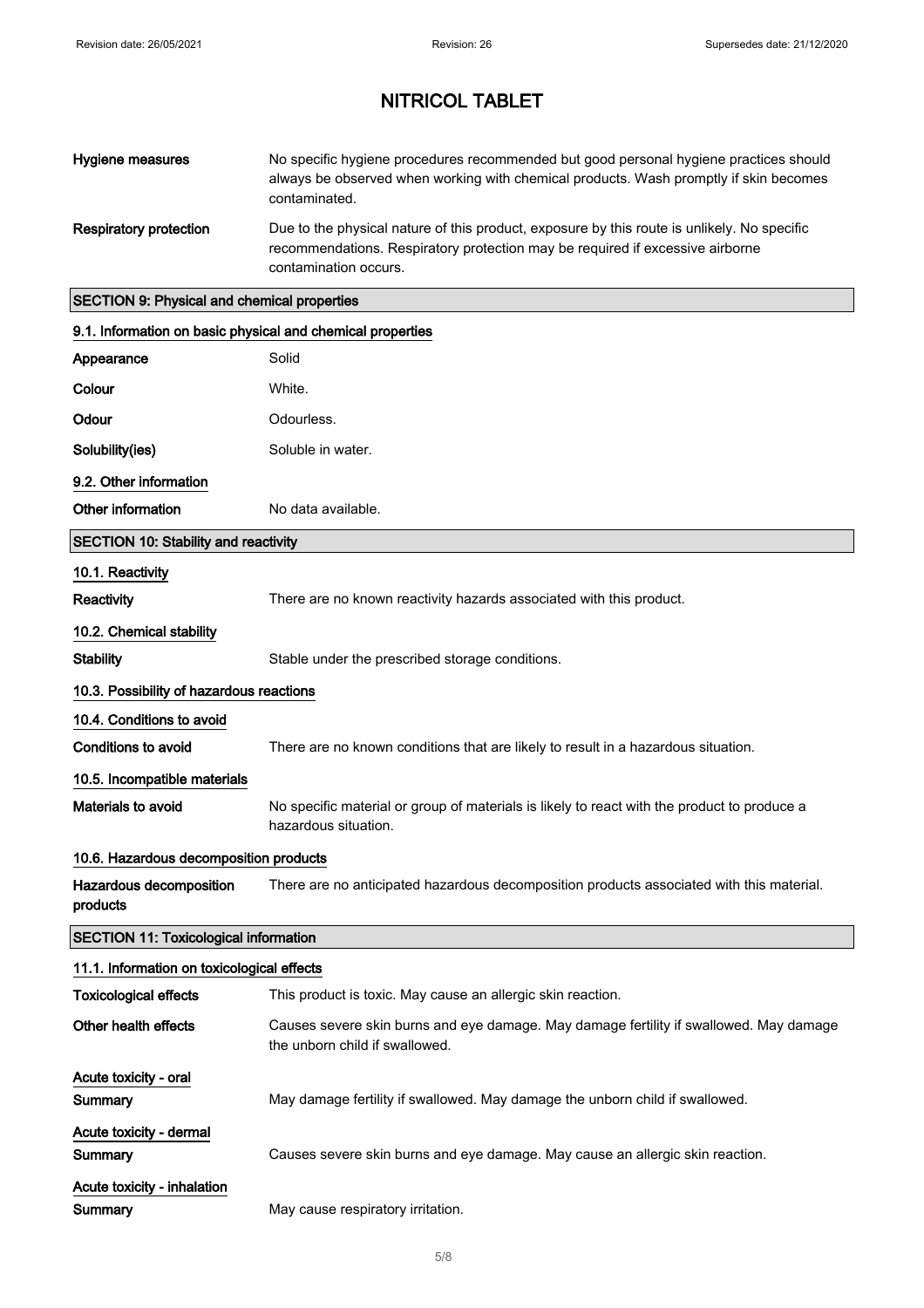| Skin corrosion/irritation                  |                                                                                                                                                                       |
|--------------------------------------------|-----------------------------------------------------------------------------------------------------------------------------------------------------------------------|
| Summary                                    | Causes severe skin burns and eye damage.                                                                                                                              |
| Serious eye damage/irritation<br>Summary   | Causes serious eye damage.                                                                                                                                            |
| Reproductive toxicity                      |                                                                                                                                                                       |
| Summary                                    | May damage fertility if swallowed. May damage the unborn child if swallowed.                                                                                          |
| <b>SECTION 12: Ecological information</b>  |                                                                                                                                                                       |
| Ecotoxicity                                | Not considered to be a significant hazard due to the small quantities used. However, large or<br>frequent spills may have hazardous effects on the environment.       |
| 12.1. Toxicity                             |                                                                                                                                                                       |
| <b>Toxicity</b>                            | No data available.                                                                                                                                                    |
| 12.2. Persistence and degradability        |                                                                                                                                                                       |
|                                            | Persistence and degradability There are no data on the degradability of this product.                                                                                 |
| 12.3. Bioaccumulative potential            |                                                                                                                                                                       |
| <b>Bioaccumulative potential</b>           | No data available on bioaccumulation.                                                                                                                                 |
| 12.4. Mobility in soil                     |                                                                                                                                                                       |
| <b>Mobility</b>                            | The product is soluble in water.                                                                                                                                      |
| 12.5. Results of PBT and vPvB assessment   |                                                                                                                                                                       |
| Results of PBT and vPvB<br>assessment      | This substance is not classified as PBT or vPvB according to current EU criteria.                                                                                     |
| 12.6. Other adverse effects                |                                                                                                                                                                       |
| Other adverse effects                      | None known.                                                                                                                                                           |
| <b>SECTION 13: Disposal considerations</b> |                                                                                                                                                                       |
| 13.1. Waste treatment methods              |                                                                                                                                                                       |
| <b>Disposal methods</b>                    | Dispose of waste to licensed waste disposal site in accordance with the requirements of the<br>local Waste Disposal Authority.                                        |
| <b>SECTION 14: Transport information</b>   |                                                                                                                                                                       |
| Road transport notes                       | The product is not classified as packaged as per ADR section 3.5.1.4                                                                                                  |
| Sea transport notes                        | The product is not classified as packaged as per IMDG section 3.5.1.4                                                                                                 |
| Air transport notes                        | The product is not subject to the requirements of IATA as packaged based upon "De Minimis"<br>Quantities" as per IATA Dangerous Goods Regulations subsection 2.6.10.1 |
| 14.1. UN number                            |                                                                                                                                                                       |
| UN No. (ADR/RID)                           | 2509                                                                                                                                                                  |
| UN No. (IMDG)                              | 2509                                                                                                                                                                  |
| UN No. (ICAO)                              | 2509                                                                                                                                                                  |
| 14.2. UN proper shipping name              |                                                                                                                                                                       |
| Proper shipping name<br>(ADR/RID)          | POTASSIUM HYDROGEN SULPHATE                                                                                                                                           |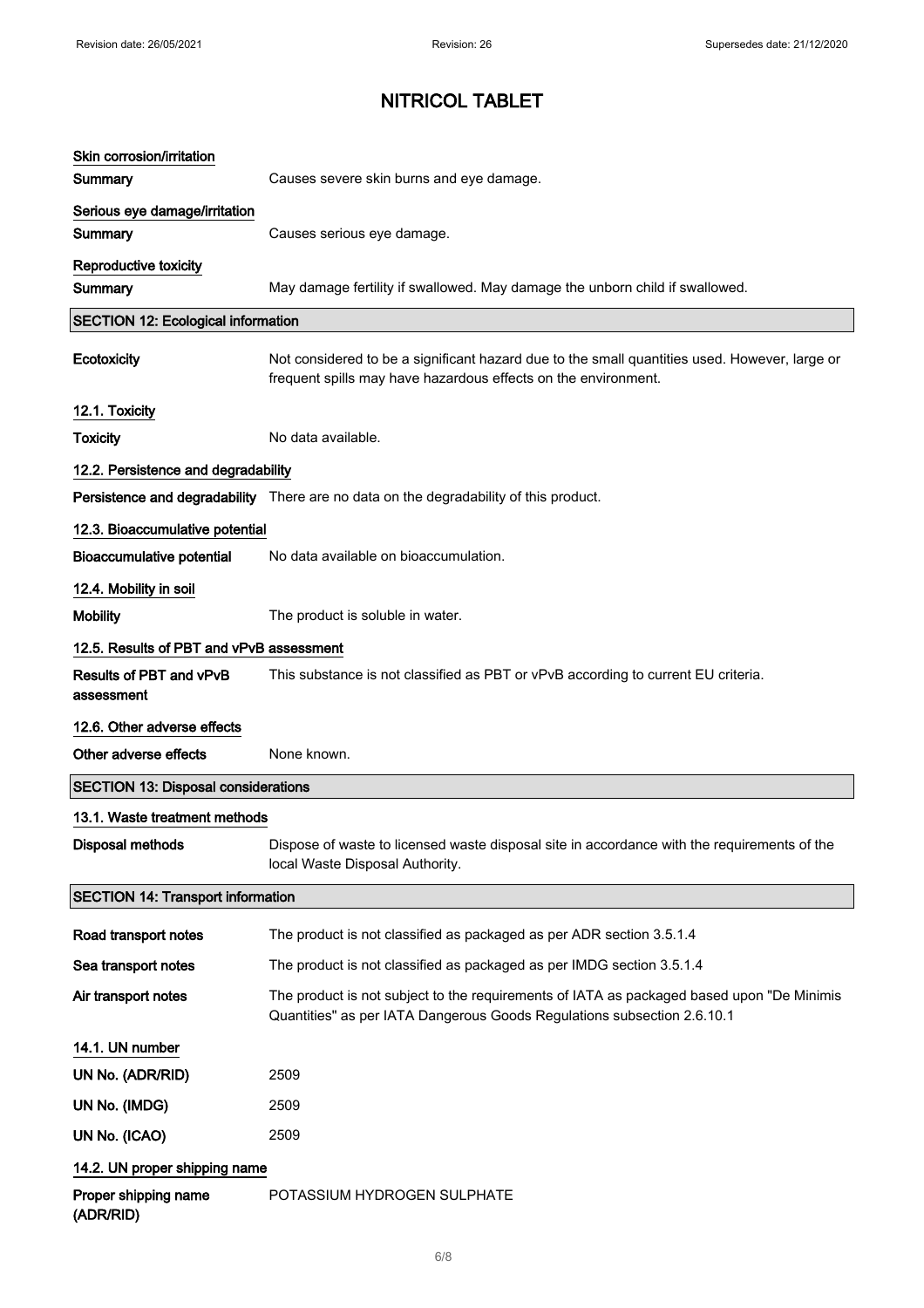| Proper shipping name (IMDG) POTASSIUM HYDROGEN SULPHATE |
|---------------------------------------------------------|
| Proper shipping name (ICAO) POTASSIUM HYDROGEN SULPHATE |
| Proper shipping name (ADN) POTASSIUM HYDROGEN SULPHATE  |

#### 14.3. Transport hazard class(es)

| <b>ADR/RID class</b> | 8 |
|----------------------|---|
| <b>ADR/RID label</b> | 8 |
| <b>IMDG class</b>    | 8 |
| ICAO class/division  | 8 |

### Transport labels



| 14.4. Packing group       |   |  |
|---------------------------|---|--|
| ADR/RID packing group     | Ш |  |
| <b>IMDG packing group</b> | Ш |  |
| ICAO packing group        | Ш |  |
|                           |   |  |

## 14.5. Environmental hazards

Environmentally hazardous substance/marine pollutant No.

| EmS                                       | $F-A, S-B$ |
|-------------------------------------------|------------|
| Emergency Action Code                     | 2X         |
| Hazard Identification Number<br>(ADR/RID) | 80         |
|                                           |            |

Tunnel restriction code (E)

## 14.7. Transport in bulk according to Annex II of MARPOL and the IBC Code

Transport in bulk according to Not applicable. Annex II of MARPOL 73/78 and the IBC Code

### SECTION 15: Regulatory information

## 15.1. Safety, health and environmental regulations/legislation specific for the substance or mixture

EU legislation Regulation (EC) No 1272/2008 of the European Parliament and of the Council of 16 December 2008 on classification, labelling and packaging of substances and mixtures (as amended).

#### 15.2. Chemical safety assessment

No data available.

## SECTION 16: Other information

Revision comments NOTE: Lines within the margin indicate significant changes from the previous revision.